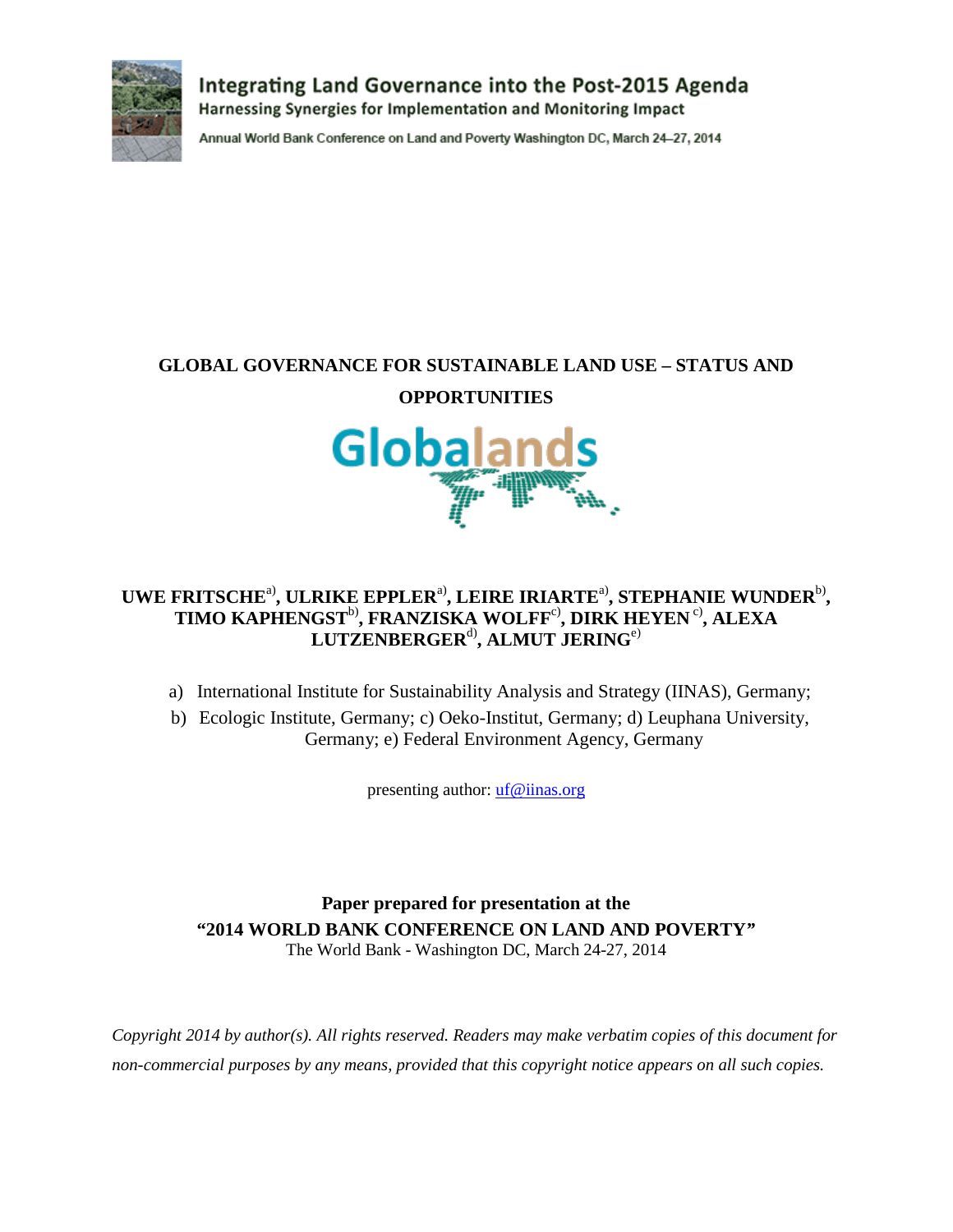#### **Abstract**

The GLOBALANDS (Global Land Use and Sustainability) project was initiated by the German Federal Environmental Agency and is funded by the Federal Ministry for Environment. It identifies "best practices" in terms of national and international-level policies and practices of global sustainable land use. Key research results concern:

- A *comprehensive screening* was carried out of national and international-level policies with relevant (side-) effects on sustainable land use, and the identification of *windows of opportunity* to strengthen sustainable land use.
- A new concept for socially inclusive and regionally differentiated *systemic* indicators for sustainable land use in key areas was developed. There is a specific gap of adequate indicators applicable for small-scale land users that creates a hurdle for inclusive policies and which may restrict political agreements on sustainable land use goals. The systemic approach integrates environmental and social aspects through formulating sustainable land use *practices* for different actors and regions, taking into account traditional knowledge, and respective evidence.
- As a way ahead, activities are required to strengthen sustainable land use aspects in *existing* global governance systems such as UN conventions and other international policies, as well as a better *safeguarding* of sustainable land use for project-level financing through bi- and multilateral development agencies. The latter should be socially inclusive processes and take into account actororiented indicators.

**Key Words:** indicators, land use policies, land governance, sustainable land use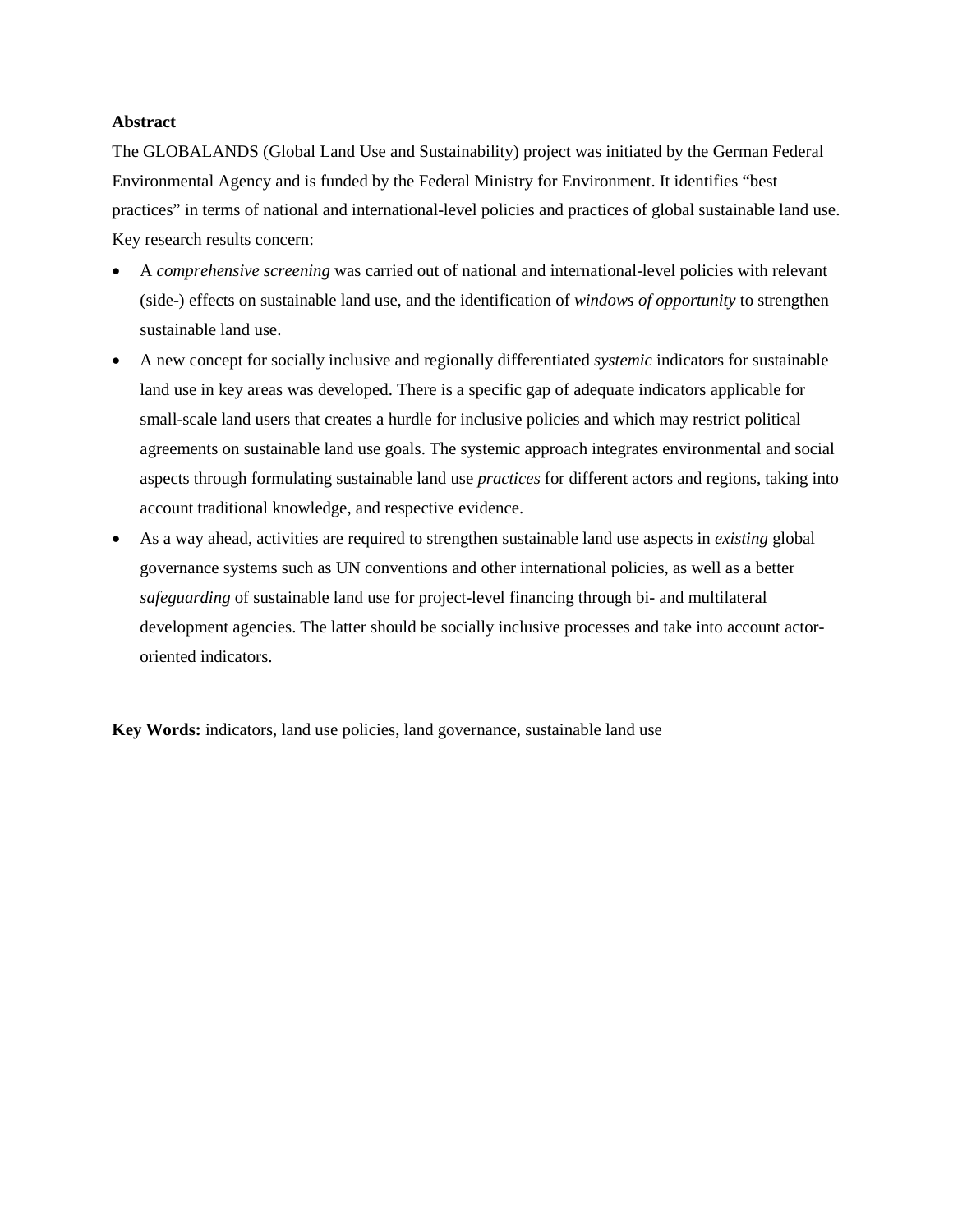#### **1. INTRODUCTION**

In large parts of the world, land is under continuous threats of degradation (CCD, 2014) which causes and increases poverty (Barbier, 2012; ELD, 2013; IFPRI, 2011). To overcome or at least alleviate the various pressures on natural resources and livelihoods (Fritsche & Eppler, 2013), innovative and effective governance is needed to strengthen responsible and sustainable land use *practices*. International policymaking can make an important contribution to this.

Currently some promising international policy initiatives are emerging that aim to address this need from different angles. These include a possible integration of land use into the future *Sustainable Development Goals* (SDG); the implementation of the *Voluntary Guidelines on the Responsible Governance of Tenure* (VGGT; see CFS, 2012) and various activities to strengthen the UN *Convention to Combat Desertification* (CCD; see CCD, 2012).

However, many questions still need to be clarified with regard to strengthening the international governance of sustainable land use: for instance, how could synergies between existing instruments and UN conventions such as the *Convention on Biological Diversity* (CBD), the CCD and the *Framework Convention on Climate Change* (FCCC) be strengthened in favor of sustainable land use? What added value new instruments imply and which policy mix serves best for enhancing sustainable use of land, including social aspects and poverty in general. Furthermore, questions of adequate indicators and their implementation need to be addressed (UN-SDSN, 2014).

Given the challenges of poverty alleviation and food security on the one hand and the challenges of future land use policies to sustain natural resources on the other, the research project *GLOBALANDS* (Global Land Use and Sustainability) initiated by the German Federal Environmental Agency and funded by the German Federal Ministry for Environment aims at identifying relevant international policies with a potentially high impact on sustainable land use. It also strives to identify possibilities and *windows of opportunity* to improve international policies with regard to socially, environmentally and economically sustainable land use in an inclusive way.

GLOBALANDS is a collaborative research project carried out by IINAS (International Institute for Sustainability Analysis and Strategy) in collaboration with Ecologic Institute, Oeko-Institut and Leuphana University Lueneburg. The project started in 2011 and runs through 2014.

The project has benefitted from various inputs during several international expert workshops, including at the Global Soil Week 2012 and 2013. Key results of the project's transdisciplinary research are presented in the following sections.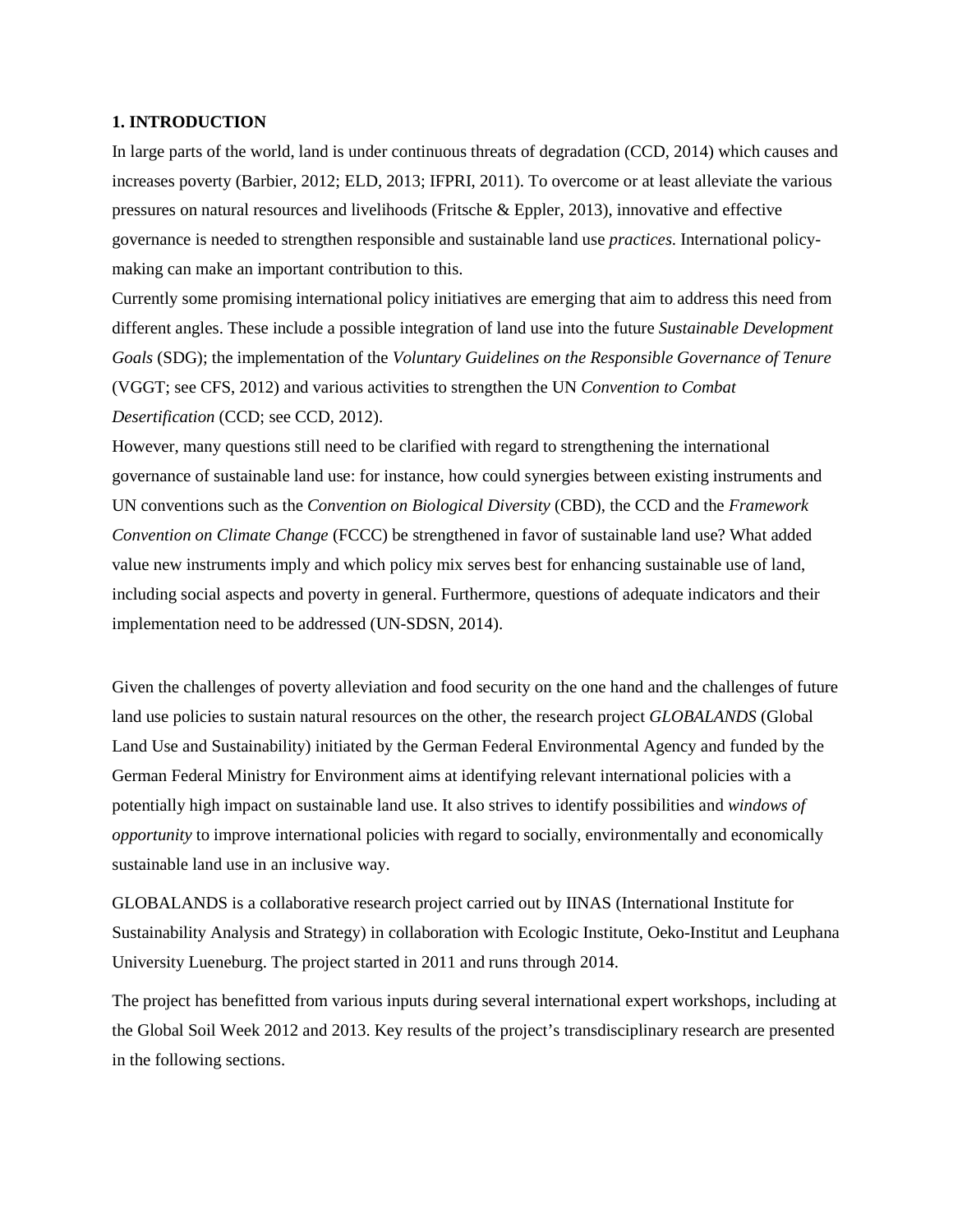#### **2. SCREENING OF EXISTING INTERNATIONAL POLICIES ON SUSTAINABLE LAND USE**

When looking at opportunities to improve global governance for sustainable land use, an analysis of the status quo is essential. Within the GLOBALANDS project, a comprehensive screening of international policies with land use relevance was undertaken (and complemented by a screening of national land use arrangements in selected countries). The screening identified and analyzed international policies for their impact on sustainable land use. The screening was not limited to the main land use sectors such as agriculture and forestry, but included other policies that affect large areas of land, even if these effects are not intended by the policy such as trade and investment policies, development or energy policies (Wunder et. al., 2013). Overall, the analysis covered more than 120 international policies that have been considered relevant for sustainable land use. The selection of policies was conducted along two major criteria: the estimated *quantitative land use relevance* at global scale and a *high degree of qualitative impact* (negative or positive) a policy might have on soil and land use. In addition, there are many more policies that have a potentially significant and at least indirect impact on land use but that could not be analyzed in the report, such as policies on human rights, education, defense or research.

In the following, overarching findings from the screening and the analysis are presented as well as some observations on the policies identified in the screening and potential current windows of opportunities to strengthen sustainable land use within existing policies.

The first key observation is that there is *no overarching* sustainable "land (use) policy" at international level, even though three UN conventions (CBD, CCD and FCCC) deal with land-related issues and other various international processes put more and more emphasis on land as a need for policy action (e.g. the VGGT). And those "land-related" policies that explicitly address land use typically do so only in their specific contexts, such as agricultural, forest and biodiversity, climate, resource or development policies. Other policies such as on trade and investment do not have land use as their objective but do have substantial (often negative) side effects on the sustainability of land use.

To elaborate on this: current trade policies – which mostly focus on the liberalization of markets and better market access – set economic incentives and pressures for additional land conversion. Moreover, they enable developed countries to virtually or (when coupled with investment in land) actually occupy foreign land for their own consumption. Unilateral environmentally-motivated exceptions to the principle of non-discrimination are possible but not to primarily address environmental goods in foreign territory.

Similar to trade policy, the current international policy framework on investment can indirectly impact on land-related environmental regulation and on land use. The tremendous growth of foreign direct investment (FDI) in OECD countries and increasingly in developing countries in the last decades (Kaphengst & Bahn, 2012) is a result of the removal of regulatory investment barriers. Higher flows of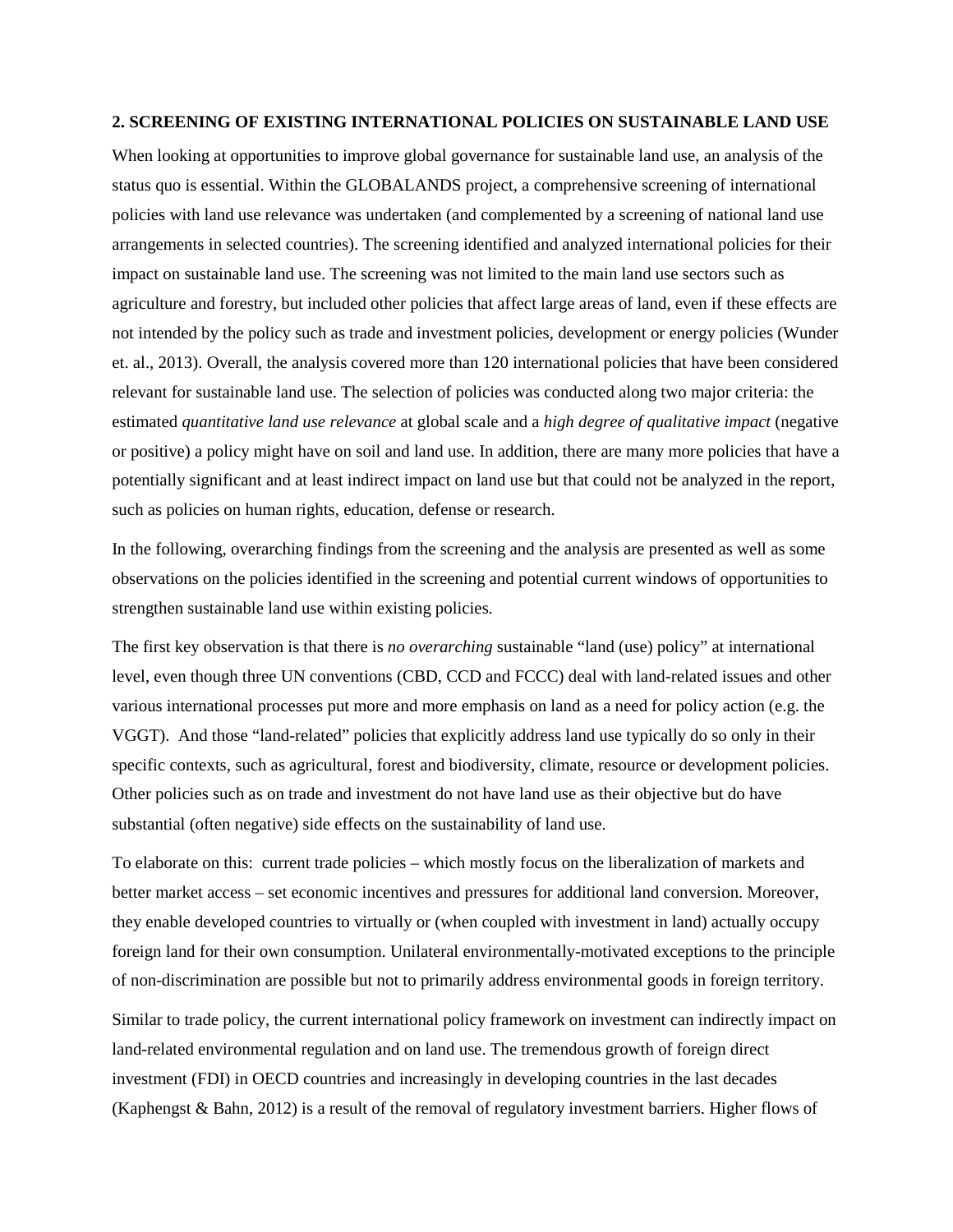investment are likely to exacerbate the extraction of weakly regulated resources and increase the exploitation of land with regard to agricultural and timber production or mining activities which are of major concern with regard to sustainable land use. In addition, the *Convention on International Centre for Settlement of Investment Disputes* (ICSID) gives companies the right to sue countries in terms of their investment policies and hence to challenge domestic environmental/ sustainability regulations. So-called *Investor-State Dispute Settlements* (ISDS) have rapidly increased in the last two decades.

The analysis within the GLOBALANDS project furthermore shows that no international policy approach so far addresses competing land uses and demands for land. Instead, sector- specific policies still predominate. For example, EU biofuel polices do not consider the interaction with the food and feed sector, EU and other international agricultural policies hardly consider interactions with biodiversity etc.

Also, it has to be noted that current international policies do not or not effectively address the most significant drivers of unsustainable land use, such as (Western) diets, increasing consumption with respective growth of material inputs, population growth and poverty (see Fritsche & Eppler, 2013).

Nevertheless, the governance screening in GLOBALANDS also identifies a range of international policies that aim to promote sustainable land use, such as the CBD, CCD, to some extent the FCCC, the *Non-Legally Binding Instrument on All Types of Forests* (NLBI) and other initiatives. To a certain degree, these tend to be weak: they often lack political support and appropriate financial resources, suffer from a low level of implementation or their scope of application is restricted to certain regions. However, a number of policy developments suggest that the governance of sustainable land use at international level might gain momentum and that some windows of opportunity emerge within current policy making processes:

First, in response to the widely recognized need to address the negative impacts of large scale land investments (often discussed under the term "land grabbing") mainly in developing countries the *Committee on World Food Security* (CFS) has adopted the VGGT in May 2012 (CFS, 2012). The remarkable issue about the VGGT is that they were agreed among a broad global partnership of international, regional and national organizations of different types. Although voluntary, they entail clear provisions on responsible land tenure practices which can serve as an internationally agreed benchmark for future legally binding measures on land tenure at national and international level. Of course, the VGGT still need to prove their impact on the ground. Moreover, the adoption of the VGGT and the role of the (reformed) CFS in this process also brought a new spirit to the international negotiations: participation of non-state actors in the negotiations was broadened and non-scientific knowledge inputs (such as traditional knowledge) were accepted. Both aspects might provide a reference for future land use governance initiatives. For example the CFS's *High-level panel of Experts on Food Security and*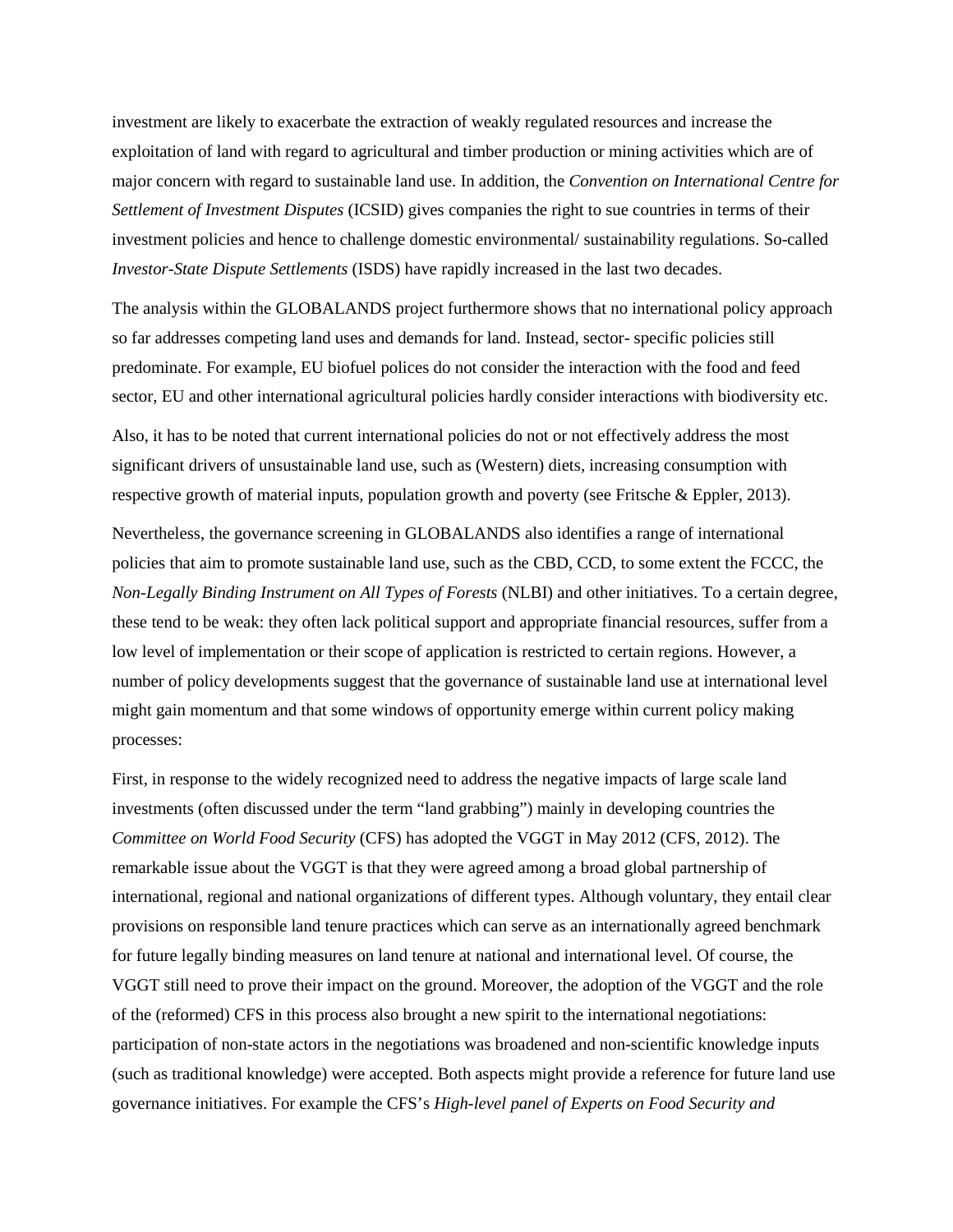*Nutrition* (HLPE) was at this time the only UN science-policy interface which recognized that there are different bodies of knowledge, including science and more traditional forms of knowledge. This model pushed the boundaries of what and whose knowledge is recognized as legitimate to be included in policy processes such as, e.g., the CBD (CBD, 2013).

A second important international process that has the potential to ultimately benefit global sustainable land use is the development of the SDGs. The purpose of SDGs is to address the broad challenges of poverty eradication, environmental protection and sustainable consumption and production. They shall thus set at right the shortcomings and challenges of the UN's *Millennium Development Goals* (MDGs) which expire by the end of 2015. The agreed language in the Rio+20 outcome document "*The future we want*" can be an indicator that land will be of importance in the definition of the SDGs: in paragraph 206, the heads of states and governments "*recognize the need for urgent action to reverse land degradation. In view of this we will strive to achieve a land degradation neutral world in the context of sustainable development*" (UN, 2012). A beneficial outcome of this process could be a set of concrete goals, targets, and indicators as well as best practice examples of how to implement the SDGs on national and other levels. It remains to be seen whether and how the discussion about a land specific goal on "zero net land degradation" will pan out. Currently (as of February 2014), a dynamic discussion takes place on national and international levels among policy makers, NGOs, academia and other stakeholders on how to integrate into the SDGs the issue of land – either as a stand-alone goal or within other contexts such as food security or within the water, energy and land nexus.

Moreover, each of the UN "Rio Conventions" provides opportunities to strengthen sustainable land use:

The CBD with its internationally binding Aichi biodiversity targets and its Programmes of Work on forests, agriculture, drylands, protected areas etc. is among the most relevant international conventions with regard to sustainable land use and provides different potential leverages. The recently launched *Green Development Initiative* (GDI) establishes a scheme for biodiversity-positive area management through registering and/or certifying biodiverse sites against the GDI standard. This initiative aims at attracting financial support from private investors for restoring ecosystems or their sustainable management.

Climate policies can provide synergies to improve the sustainable use of land. The *Reduced Emissions from Deforestation and Forest Degradation* Program (REDD+) offers financial incentives to maintain the carbon stored in forests and to manage forests sustainably. Ideally, this can be aligned with protecting biodiversity and with the generation of livelihood "co-benefits". The effectiveness of REDD+ will depend, among others, on the degree to which national drivers of deforestation and forest degradation are taken into account when implementing funding schemes. Moreover, closing land use related gaps in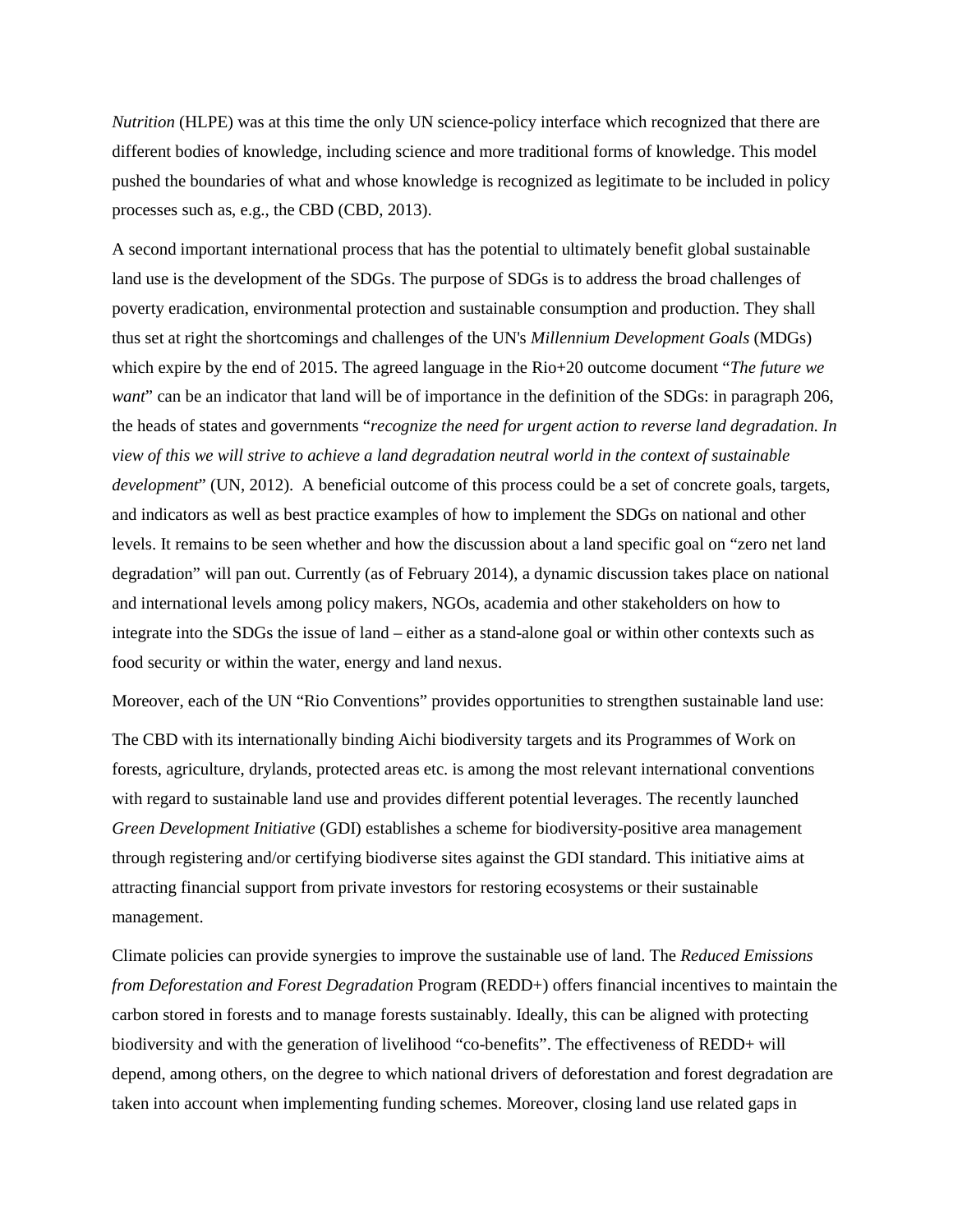climate policies such as the inclusion of emissions related to the agricultural sector and peatlands can have significant impacts on sustainable land use as well.

Eventually, current processes under the CCD can be seen as a window of opportunity: it is the first and only internationally legally binding framework set up to address the problem of desertification and land degradation. However, the CCD covers only arid, semi-arid and dry sub-humid areas, thereby targeting approximately 41% of the global land surface and living space for 35% of the world population (MEA, 2005). In addition to the limited scope, progress in the implementation of the CDD has been slow (CCD, 2007a) and the CCD exhibits a lack of impact: "*desertification trends show no signs of abatement and (…) there is a lack of strong achievements on the ground*" (CCD, 2007b).

However, in the last two years, there has been some political momentum: In 2012 the CCD Secretariat started an initiative on introducing a potential goal on *zero net land degradation* (CCD, 2012). The above quoted passage in the Rio+20 outcome document on the aim *"to achieve a land degradation neutral world in the context of sustainable development*" (UN, 2012) is a direct result of the CCD initiative. Also, discussions on the further development of the CCD started there, including the potential introduction of a new legal instrument such as a protocol on Zero Net Land Degradation (CCD, 2012; Weigelt et al., 2012). A midterm evaluation of the CCD "The 10-year strategic plan and framework" (often referred to as "The Strategy") was presented. The overall finding was relatively positive, and stated that there has been "*some progress towards achieving the objectives contained in The Strategy, but less than what was hoped*" (IWG, 2013). The establishment of an Inter-governmental Working Group (IWG) that (among others) should "*i) identify a science-based definition of land degradation neutrality in arid, semi-arid and dry sub-humid areas, ii) develop options relating to arid, semi-arid and dry sub-humid areas, that Parties might consider should they strive to achieve land degradation neutrality (…) and take note of (…) the importance of identifying synergies to avoid duplication among the Rio Conventions, other international bodies, and agencies addressing environment and development issues*" (Decision 8/COP 11 CCD). COP 11 delegates also endorsed the Scientific Knowledge Brokering Portal (SKBP) to enhance knowledge management, including on traditional knowledge, best practices and success stories and established an ad hoc working group, one on the iterative participatory process on impact-indicator refinement and monitoring.

Beyond the three UN Conventions, various (EU) resource policies and bioenergy policies might provide windows of opportunity. Especially within resource efficiency policies at EU level the land topic is of growing importance. The *Roadmap to a Resource Efficient Europe* (EC, 2011) includes the milestone that by 2020, EU policies are on track with an aim to achieve *no net land take* by 2050. Moreover, the EU Commission is planning to develop a *land communication* in 2014.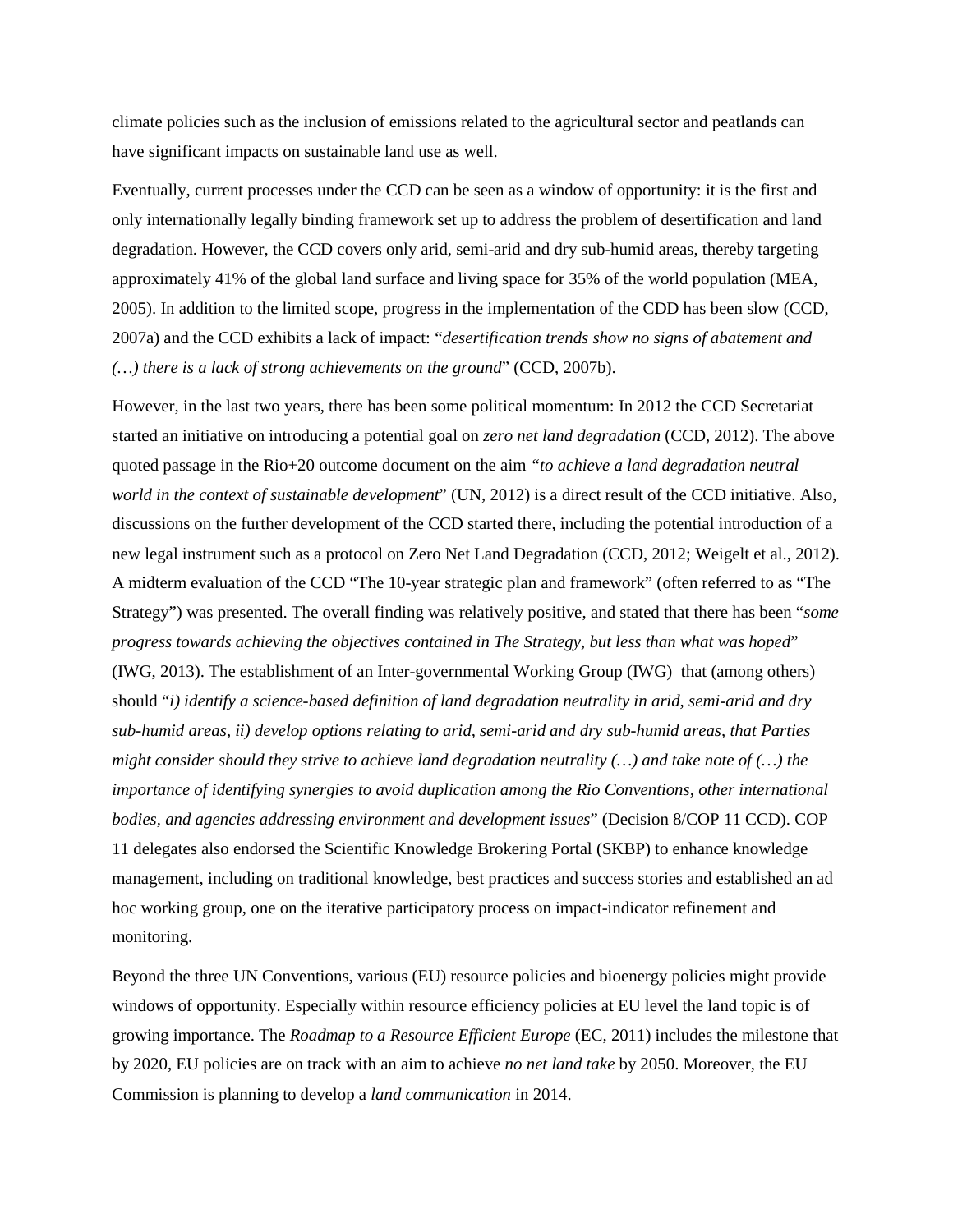In addition, bioenergy policies provide an entry point: in parallel to globally increasing biofuel production, their sustainability (particularly with regard to impacts on the environment and food security) is discussed controversially (e.g.; FAO, 2013; HLPE, 2013a). In response to reiterated concerns, various governmental and private standards for the sustainable use of biofuels were developed (van Dam, 2010; WWF, 2013). However, subsequent studies and analyses made clear that standards and certification schemes focusing solely on biofuels inevitably lead to inconsistencies and leakage effects (e.g. indirect land use change). More recent approaches, therefore, seek to extend biofuels standards to biomass in general (Fritsche, 2012), as these have a potential for being aligned with a broader approach to sustainable land use.

Further *windows of opportunity* are related to trade and investment policy. While a reform of the WTO regime remains stuck in the Doha Round, trade and investment agreements are also negotiated bilaterally and between regions. Any scope in such agreements for more environmentally protective clauses, including for sustainable land use, should be made full use of. With regard to investment, various processes are ongoing that should be used to safeguard the impacts of investments on land use, such as the review and update of the *World Bank social and environmental Safeguards* and the current work on the *Principles for Responsible Agricultural Investment that Respects Rights, Livelihoods and Resources* (PRAI) by the World Bank, the *International Fund for Agricultural Development* (IFAD), the *United Nations Conference on Trade and Development* (UNCTAD) and the *Food and Agriculture Organization of the United Nations* (FAO).

Notwithstanding the findings of GLOBALANDS for the international level, the analysis also showed that implementing global policy frameworks strongly depends on national or even regional conditions (e.g., which actors are involved, local governance, level of corruption, etc.

These conditions influence which effects can be expected from a (national or international) policy on sustainable land use. Moreover, there is not yet a common understanding in the international policy debate of what "sustainable land use" means – for some, it is primarily about fighting environmental and soil degradation, others see it as a means to achieve food security or environmental security more widely. Still others link sustainable land use to questions of rights and equity. Potentially, sustainable land use can be about all of these aspects but there are also potential tradeoffs between different of the above mentioned aspects (e.g. in terms of land use intensification or extensive use of land). However, before international policies can be developed, a discourse is necessary to clarify respective perspectives and reach joint understanding.

In this context, GLOBALANDS aims to develop a new approach with regard to sustainable land use policies and indicators that is described in the following chapter.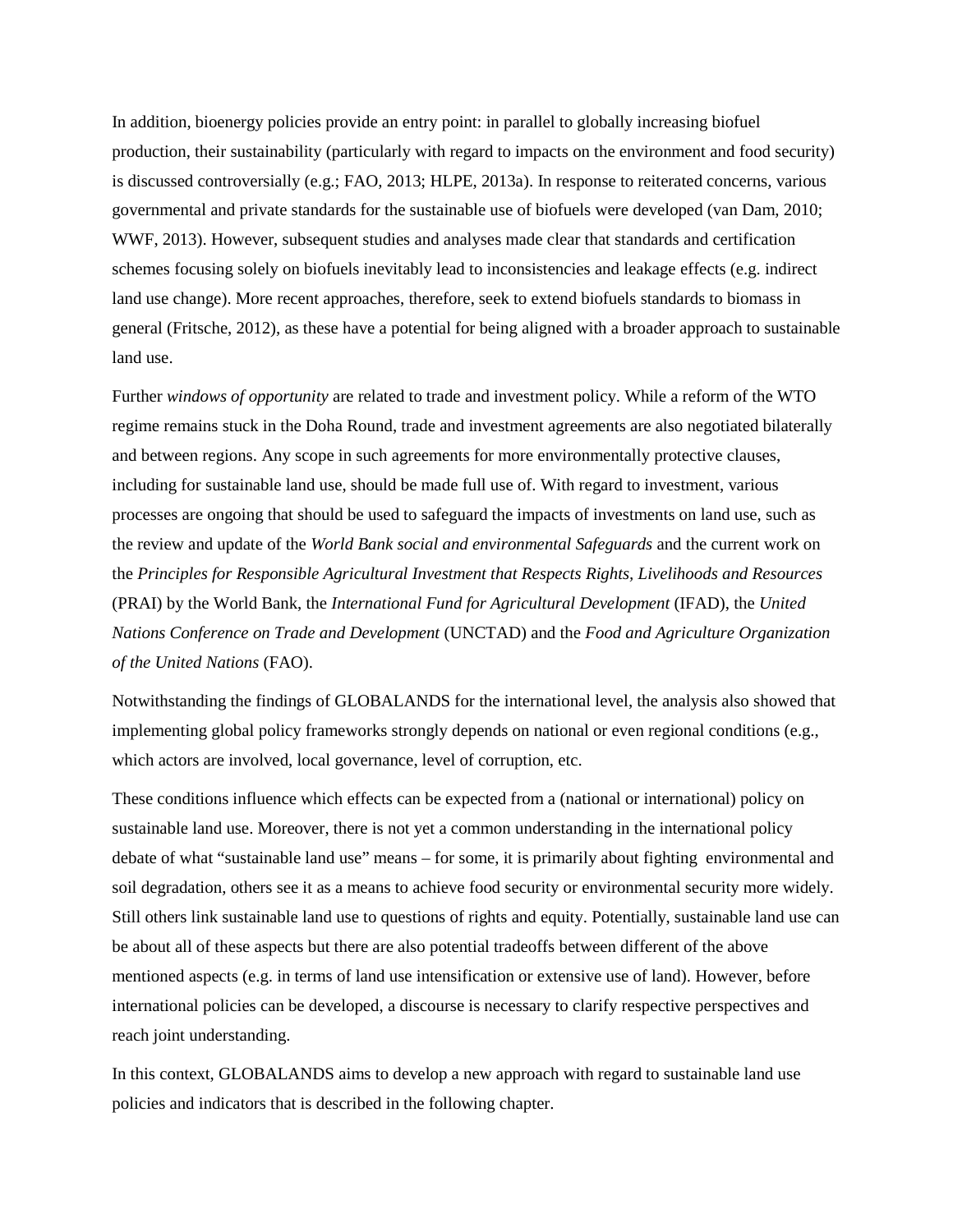#### **3. A NEW APPROACH: SYSTEMIC INDICATORS FOR SUSTAINABLE LAND USE**

Within the ongoing processes to establish goals, targets and instruments at least for some aspects of sustainable land use (e.g. SDGs, VGGT, etc.), the question of how to *adequately express* sustainable land use in terms of *practical measurements* eligible for policy development becomes relevant. GLOBALANDS reviewed existing sustainability indicators with regard to land use and found that indicators on biophysical and economic properties of land are most widespread.

In contrast, indicators related to the livelihoods of people and their implementability for actors such as small-scale farmers, foresters, herders etc. are relatively scarce (Eppler & Iriarte, 2013), which is considered as a deficit (Ehlers et al., 2013). Similar conclusions were drawn by the *Expert Group Meeting of the Global Land Indicators Initiative* which proposed four new indicators, all related to land rights (GLTN, 2013).

The *Global Donor Platform for Rural Development* recently argued along the same lines: the nexus of land tenure, land rights and socially inclusive policies is key for future sustainable land use (GDP,  $2013a+b$ ).

The lack of adequate indicators applicable for small-scale and poverty prone land users creates a hurdle for inclusive land management policies which may well hamper political agreements on sustainable land use goals: policy-makers may be concerned about potential hidden distributive effects when indicators for global goals and targets mainly address biophysical (UNEP-WCMC, 2013) and economic (ELD, 2013) aspects of land and often neglect social and governance aspects.

Furthermore, most of current indicators concern environmental characteristics of land needed to ensure (or restore) its potential uses, including ecosystem services, and then address the impact side through defining "acceptable" levels of interference**,** or respective targets to be achieved over time. With regard to the current global discussion on SDGs this creates not only the problem of measuring e.g. soil qualities on appropriate scales (with respective cost) but also a *proliferation* of indicators which seems unsuitable for (political) agreement on the UN level.

In parallel, increasing large-scale land acquisitions and respective land uses by transnational corporations require social safeguards – at least more to *transparency* (Anseeuw et al., 2013; G8, 2013; ODI, 2013). Such land acquisitions can also impact significantly on biodiversity, soils, and water (UNEP, 2012a) so that both social aspects (including land rights) *and* biophysical and ecosystem aspects of land use need to be considered in a *metrics of sustainability land use*.

To be applicable in the context of the SDGs or other international policies, and to be negotiable in the respective policies, it seems reasonable to consider a more *compact* and *inclusive* approach to indicators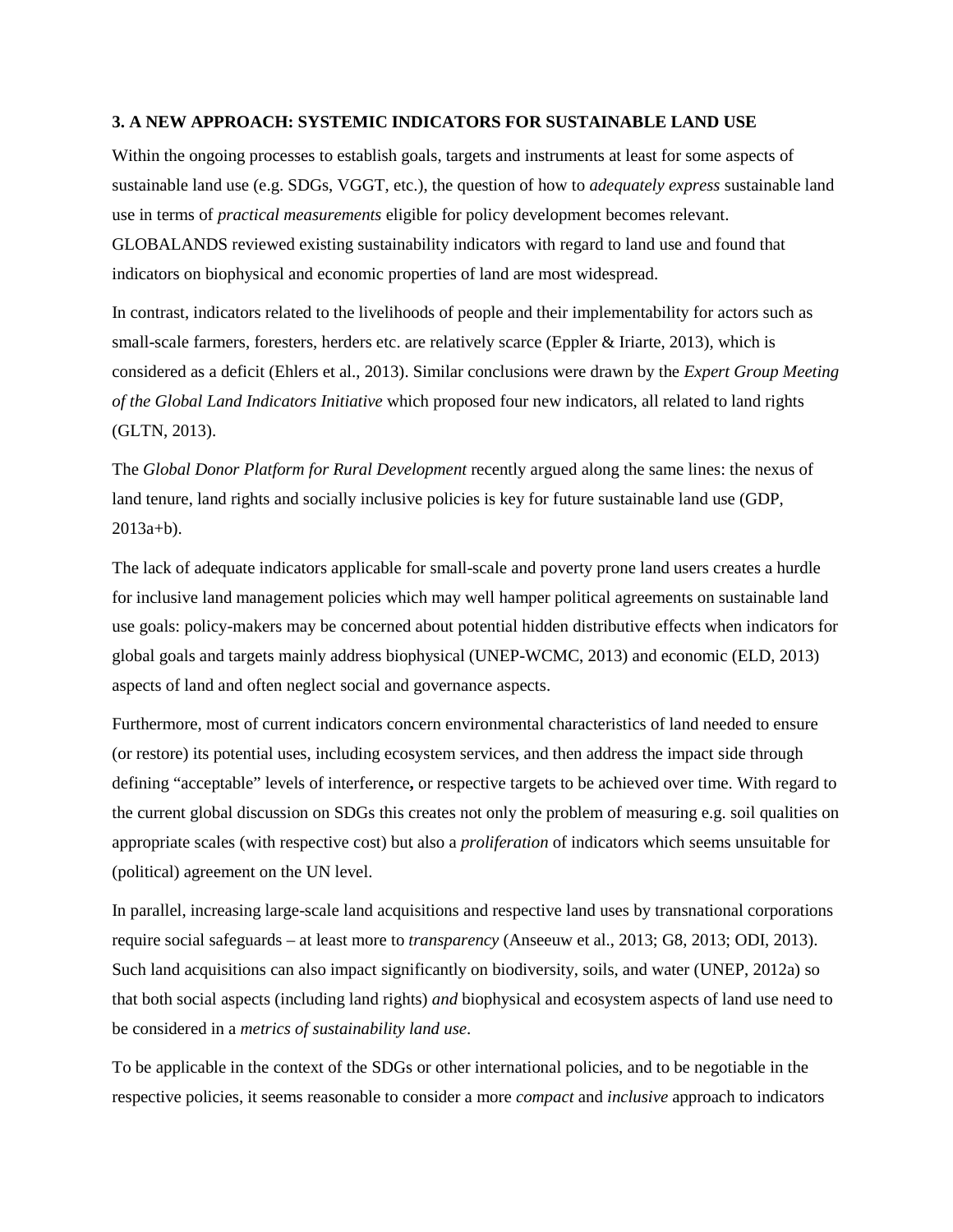for sustainable land use than the long lists that current proposals involve (e.g. UN-SDSN, 2014a; UNECE, 2013; UNEP, 2013).

Building on this, GLOBALANDS currently develops *systematic* indicators. The basic idea is to identify evidence-based land-use *practices* which are sustainable when carried out by specific *actors* (socioeconomic context) in a given *region* (geographical context) as an aggregated *proxy* of sustainability indicators.

The leading thought for this is to distinguish between the one view on *land* use, and the other one on land *use*, and to combine both in a sequence to derive the aggregated proxy:

- First, existing metrics and indicators on land use are used to qualify which *practices* are sustainable. For this, current knowledge and evidence on e.g. sustainable land management in agriculture (IAASTD, 2009; LPFN, 2013; UNCTAD, 2013; UN-SDSN, 2014b) is used to derive a list of *sustainable practices*.
- Next, this list is differentiated to reflect *applicability for relevant actors* (e.g. small-scale farmers, community forestry, large-scale corporate operations). The last step is to *regionally differentiate* the sustainable land use practices (e.g. Liniger et al., 2011).
- Between Step 1 and 2, iteration is needed to reflect the social contexts especially regarding land tenure, and to consider *traditional knowledge*.

To operationalize land tenure and land right aspects in indicators, the working hypothesis of GLOBALANDS is that the VGGT *could* serve as a framework once implementation in countries, regions or by economic actors took place.

The GLOBALANDS project currently explores how far it is possible to define such systemic indicators for key land use sectors (agriculture, forestry) which especially include *small-scale land users* and take into account traditional knowledge, and respective evidence. Both aspects have played an increasing role in current international policy processes, such as the development of the VGGT that – as described above - have been developed with a broad alliance of actors and put an increasing focus on the inclusion of traditional knowledge. Another recent example is the *[Intergovernmental Platform on Biodiversity and](http://www.ipbes.net/)  [Ecosystem Services](http://www.ipbes.net/)* (IPBES) that aims to mainstream issues of biodiversity and ecosystem services into important sectoral policies such as agriculture, forestry, fisheries, and energy and that will be guided by the principle to "*(…) recognize and respect the contribution of indigenous and local knowledge to the conservation and sustainable use of biodiversity and ecosystems*" (UNEP, 2012b Appendix 1, para 2d).

The new approach of *systemic* indicators for sustainable land use which reflect both analytical and traditional knowledge is *complementary* to existing, detailed biophysical or socially explicit approaches, and is meant to facilitate complex negotiations - such as the SDGs - by offering suitable proxies.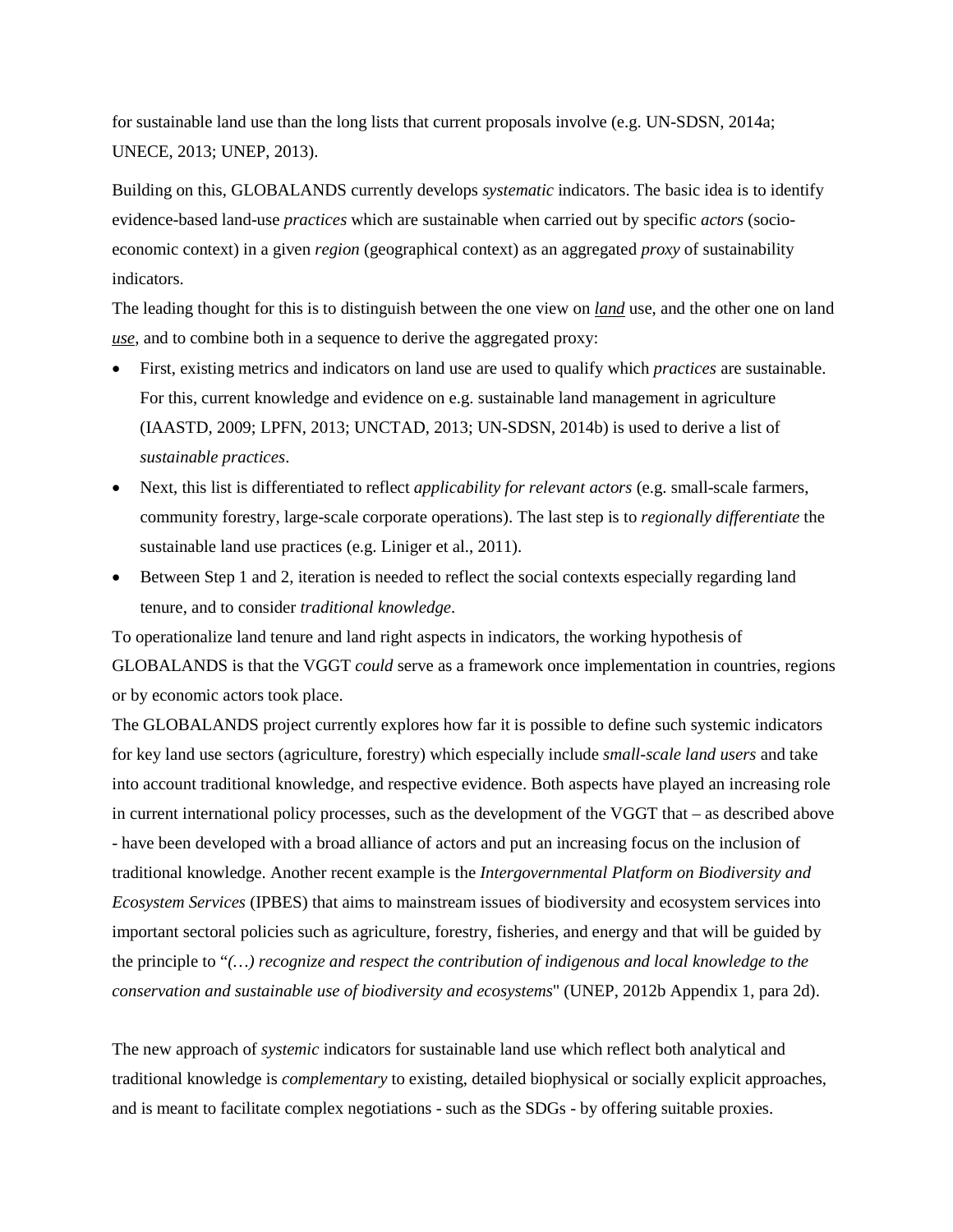The systemic indicator approach needs further testing and refinement before it is applicable for this endeavor, and ongoing work within GLOBALANDS will concentrate on delivering examples for defining systemic indicators, and will also consider limitations of the concept for real-world application and implementation (IINAS, 2014).

# **4. WAYS AHEAD TO FOSTER SUSTAINABLE LAND USE IN THE INTERNATIONAL GOVERNANCE SYSTEM**

The current research and discussions in GLOBALANDS on options to improve governance of global sustainable land use led to three key approaches:

- Activities to *strengthen* sustainable land use aspects *within existing* global governance systems such as UN conventions, and their respective protocols, and implementation programs.
- Better *safeguarding* of sustainable land use for project-level financing of bi- and multilateral development agencies and bodies, with corresponding action for private banks.
- Developing and implementing socially inclusive and actor-oriented *systemic* indicators for sustainable land use to support negotiating the SDGs, and to improve safeguarding.

As the GLOBALANDS project applies a *transdisciplinary* approach, its research includes interaction and discussion not only with the academia but also with key stakeholders especially from governments and civil society.

The presentation and discussions during the 2014 Land and Poverty Conference are a key element in this, and will be followed-up by further discussions in international expert workshops (for details, see [www.globalands.org\)](http://www.globalands.org/).

### **ACKNOWLEDGEMENT**

This paper benefited from discussions in the GLOBALANDS Project Working Group meetings, and from the Project Advisory Board.

We are also indebted to Alexander Müller (IASS) and Maryam Rahmanian (Centre for Sustainable Development and Environment, Iran) for informal comments and discussions.

All errors and omissions remain the sole responsibility of the authors.

The GLOBALANDS project is funded by the German Federal Environment Agency (UBA) through the German Federal Ministry for Environment (BMUB) under R&D contract 371193101.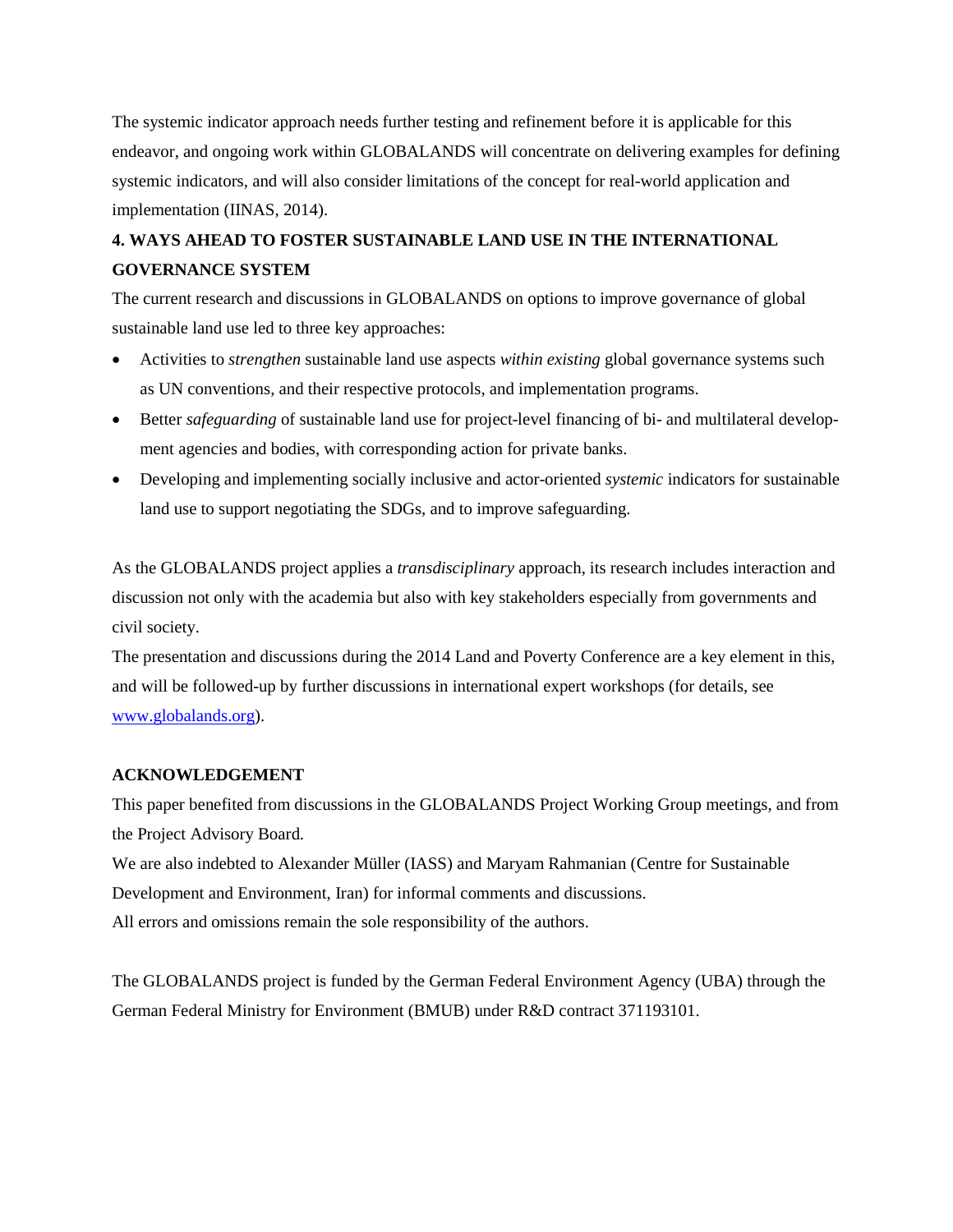#### **REFERENCES**

- Anseeuw W et al. 2013: Creating a public tool to assess and promote transparency in global land deals: the experience of the Land Matrix; in: The Journal of Peasant Studies vol. 40 no. 3, pp. 521-530
- Barbier E 2012: Natural Capital, Ecological Scarcity and Rural Poverty; World Bank Policy Research Working Paper 6232; Washington DC

<https://openknowledge.worldbank.org/bitstream/handle/10986/12083/wps6232.pdf?sequence=1>

- CBD (United Nations Convention on Biological Diversity) 2013: Biodiversity meeting affirms key role of traditional knowledge in implementing UN biodiversity convention; Press Release Oct. 12, 2013; Montreal <http://www.cbd.int/doc/press/2013/pr-2013-10-12-8j-en.pdf>
- CCD (United Nations Convention to Combat Desertification) 2014: Desertification The Invisible Frontline; Bonn [http://www.unccd.int/Lists/SiteDocumentLibrary/Publications/Desertification\\_The%20invisible\\_](http://www.unccd.int/Lists/SiteDocumentLibrary/Publications/Desertification_The%20invisible_frontline.pdf) [frontline.pdf](http://www.unccd.int/Lists/SiteDocumentLibrary/Publications/Desertification_The%20invisible_frontline.pdf)
- CCD (UN Convention to Combat Desertification Secretariat) 2012: Zero Net Land Degradation. A Sustainable Development Goal for Rio+20; Policy Brief; Bonn [http://www.unccd.int/Lists/SiteDocumentLibrary/Rio+20/UNCCD\\_PolicyBrief\\_ZeroNetLandDe](http://www.unccd.int/Lists/SiteDocumentLibrary/Rio+20/UNCCD_PolicyBrief_ZeroNetLandDegradation.pdf) [gradation.pdf](http://www.unccd.int/Lists/SiteDocumentLibrary/Rio+20/UNCCD_PolicyBrief_ZeroNetLandDegradation.pdf)
- CCD (UN Convention to Combat Desertification) 2007a: Report of the Conference of the Parties on its eighth session, held in Madrid from 3 to 14 September 2007. Addendum Part two: Action taken by the Conference of the Parties at its eight session; ICCD/COP(8)/16/Add.I
- CCD (UN Convention to Combat Desertification) 2007b: Report of the Conference of the Parties on its eighth session, held in Madrid from 3 to 14 September 2007, Annex IV; ICCD/COP(8)/16
- CFS (UN Committee on World Food Security) 2012: Voluntary Guidelines on the Responsible Governance of Tenure of Land, Fisheries and Forests in the Context of National Food Security; Rome [http://www.fao.org/fileadmin/user\\_upload/nr/land\\_tenure/pdf/VG\\_Final\\_May\\_2012.pdf](http://www.fao.org/fileadmin/user_upload/nr/land_tenure/pdf/VG_Final_May_2012.pdf)
- EC (European Commission) 2011: Roadmap to a Resource Efficient Europe; Communication from the Commission to the European Parliament, the Council, the European Economic and Social Committee and the Committee of the Regions; COM(2011) 571 final; Brussels [http://ec.europa.eu/environment/resource\\_efficiency/pdf/com2011\\_571.pdf](http://ec.europa.eu/environment/resource_efficiency/pdf/com2011_571.pdf)
- Ehlers K et al. 2013: Soils and Land in the SDGs and the Post-2015 Development Agenda; UBA, IASS, EC-JRC [http://globalsoilweek.org/wp-content/uploads/2013/10/Soils-and-Land-in-the-SDGs-and-](http://globalsoilweek.org/wp-content/uploads/2013/10/Soils-and-Land-in-the-SDGs-and-the-Post-2015-Development-Agenda-A-proposal-for-a-Land-Degradation-Neutral-World-goal-and-targets.pdf)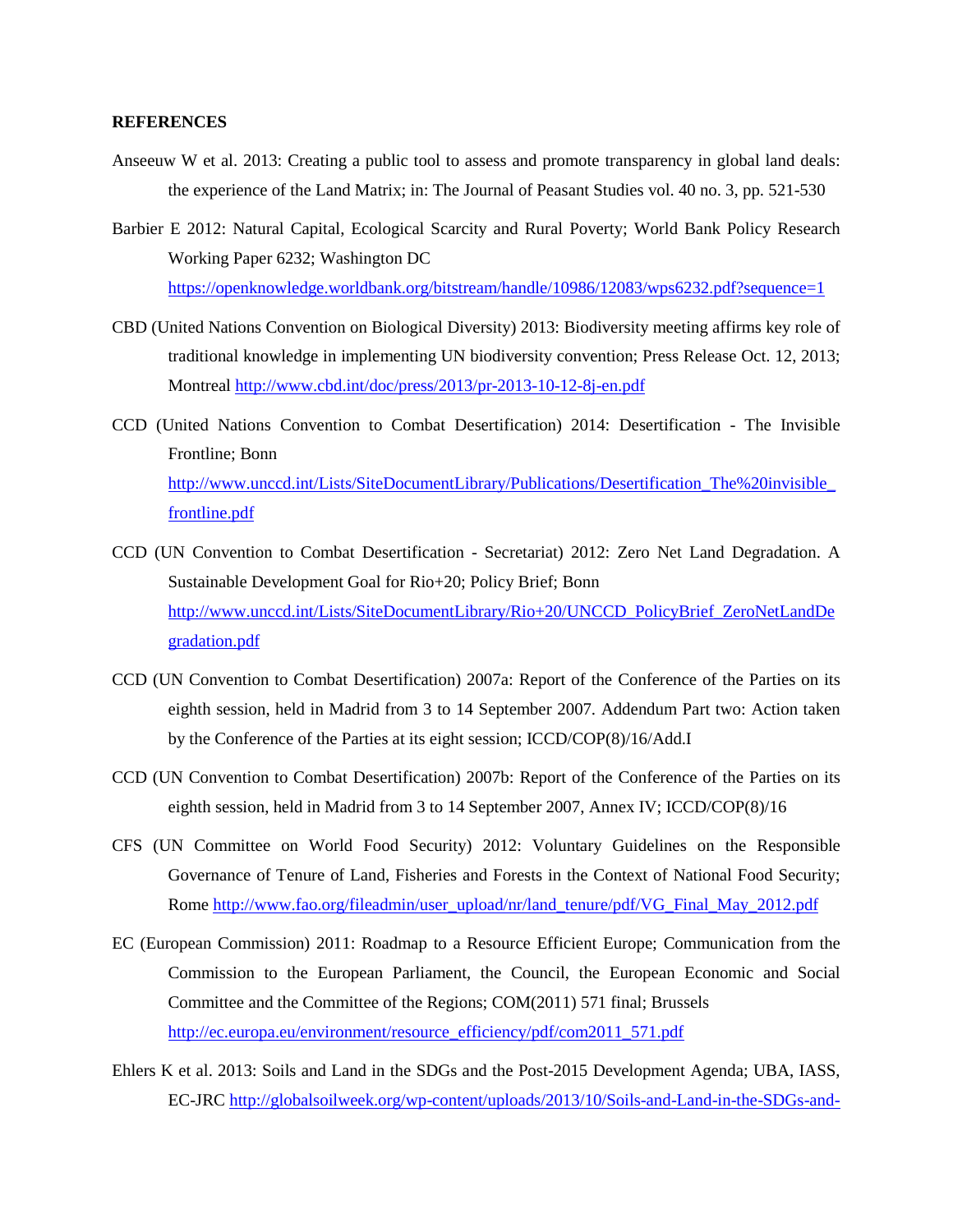[the-Post-2015-Development-Agenda-A-proposal-for-a-Land-Degradation-Neutral-World-goal](http://globalsoilweek.org/wp-content/uploads/2013/10/Soils-and-Land-in-the-SDGs-and-the-Post-2015-Development-Agenda-A-proposal-for-a-Land-Degradation-Neutral-World-goal-and-targets.pdf)[and-targets.pdf](http://globalsoilweek.org/wp-content/uploads/2013/10/Soils-and-Land-in-the-SDGs-and-the-Post-2015-Development-Agenda-A-proposal-for-a-Land-Degradation-Neutral-World-goal-and-targets.pdf)

- ELD (Economics of Land Degradation) 2013: The rewards of investing in sustainable land management; Interim Report for the Economics of Land Degradation Initiative: A global strategy for sustainable land management; Bonn [http://www.eld](http://www.eld-initiative.org/index.php?eID=tx_nawsecuredl&u=0&file=fileadmin/pdf/ELD-Interim_Report_web.pdf&t=1382472648&hash=e46737e4d7decc3ee0cb53b7dd5df75b0b2fa705)[initiative.org/index.php?eID=tx\\_nawsecuredl&u=0&file=fileadmin/pdf/ELD-](http://www.eld-initiative.org/index.php?eID=tx_nawsecuredl&u=0&file=fileadmin/pdf/ELD-Interim_Report_web.pdf&t=1382472648&hash=e46737e4d7decc3ee0cb53b7dd5df75b0b2fa705)[Interim\\_Report\\_web.pdf&t=1382472648&hash=e46737e4d7decc3ee0cb53b7dd5df75b0b2fa705](http://www.eld-initiative.org/index.php?eID=tx_nawsecuredl&u=0&file=fileadmin/pdf/ELD-Interim_Report_web.pdf&t=1382472648&hash=e46737e4d7decc3ee0cb53b7dd5df75b0b2fa705)
- Eppler U, Iriarte L 2013: Sustainable Land Use Indicators A Compilation for WP3; GLOBALANDS Working Paper AP 3.2 prepared by IINAS; Berlin, Madrid
- FAO (Food and Agriculture Organization of the United Nations) 2013: Biofuels and the Sustainability Challenge; Rome<http://www.fao.org/docrep/017/i3126e/i3126e.pdf>
- Fritsche U 2012: Sustainable Bioenergy: Key Criteria and Indicators; D 4.1 Delivery of the Biomass Futures project funded by IEE; Darmstadt [http://www.biomassfutures.eu/public\\_docs/final\\_deliverables/WP4/D4.1%20Sustainable%20Bio](http://www.biomassfutures.eu/public_docs/final_deliverables/WP4/D4.1%20Sustainable%20Bioenergy%20-%20criteria%20and%20indicators.pdf) [energy%20-%20criteria%20and%20indicators.pdf](http://www.biomassfutures.eu/public_docs/final_deliverables/WP4/D4.1%20Sustainable%20Bioenergy%20-%20criteria%20and%20indicators.pdf)
- Fritsche U, Eppler U 2013: Global Land Use Scenarios: Key findings from a review of international level studies and models; GLOBALANDS Working Paper AP 1.3; Darmstadt [http://www.iinas.org/tl\\_files/iinas/downloads/IINAS\\_2013\\_GLOBALANDS\\_AP-1\\_3.pdf](http://www.iinas.org/tl_files/iinas/downloads/IINAS_2013_GLOBALANDS_AP-1_3.pdf)
- G8 (Group of Eight) 2013: 2013 Lough Erne G8 Leaders' Communiqué; London [https://www.gov.uk/government/uploads/system/uploads/attachment\\_data/file/207771/Lough\\_Er](https://www.gov.uk/government/uploads/system/uploads/attachment_data/file/207771/Lough_Erne_2013_G8_Leaders_Communique.pdf) [ne\\_2013\\_G8\\_Leaders\\_Communique.pdf](https://www.gov.uk/government/uploads/system/uploads/attachment_data/file/207771/Lough_Erne_2013_G8_Leaders_Communique.pdf)
- GDP (Global Donor Platform for Rural Development) 2013a: Land in a post-2015 framework; Platform Policy Brief no. 9; Bonn [http://www.scribd.com/document\\_downloads/197654261?extension=pdf&from=embed&source=](http://www.scribd.com/document_downloads/197654261?extension=pdf&from=embed&source=embed) [embed](http://www.scribd.com/document_downloads/197654261?extension=pdf&from=embed&source=embed)
- GDP (Global Donor Platform for Rural Development) 2013b: On Common Ground Donor perspectives on agriculture  $\&$  rural development and food security  $\&$  nutrition; Revised version following member consultation in 2012-2013; Bonn [http://www.scribd.com/document\\_downloads/141131838?extension=pdf&from=embed&source=](http://www.scribd.com/document_downloads/141131838?extension=pdf&from=embed&source=embed)

[embed](http://www.scribd.com/document_downloads/141131838?extension=pdf&from=embed&source=embed)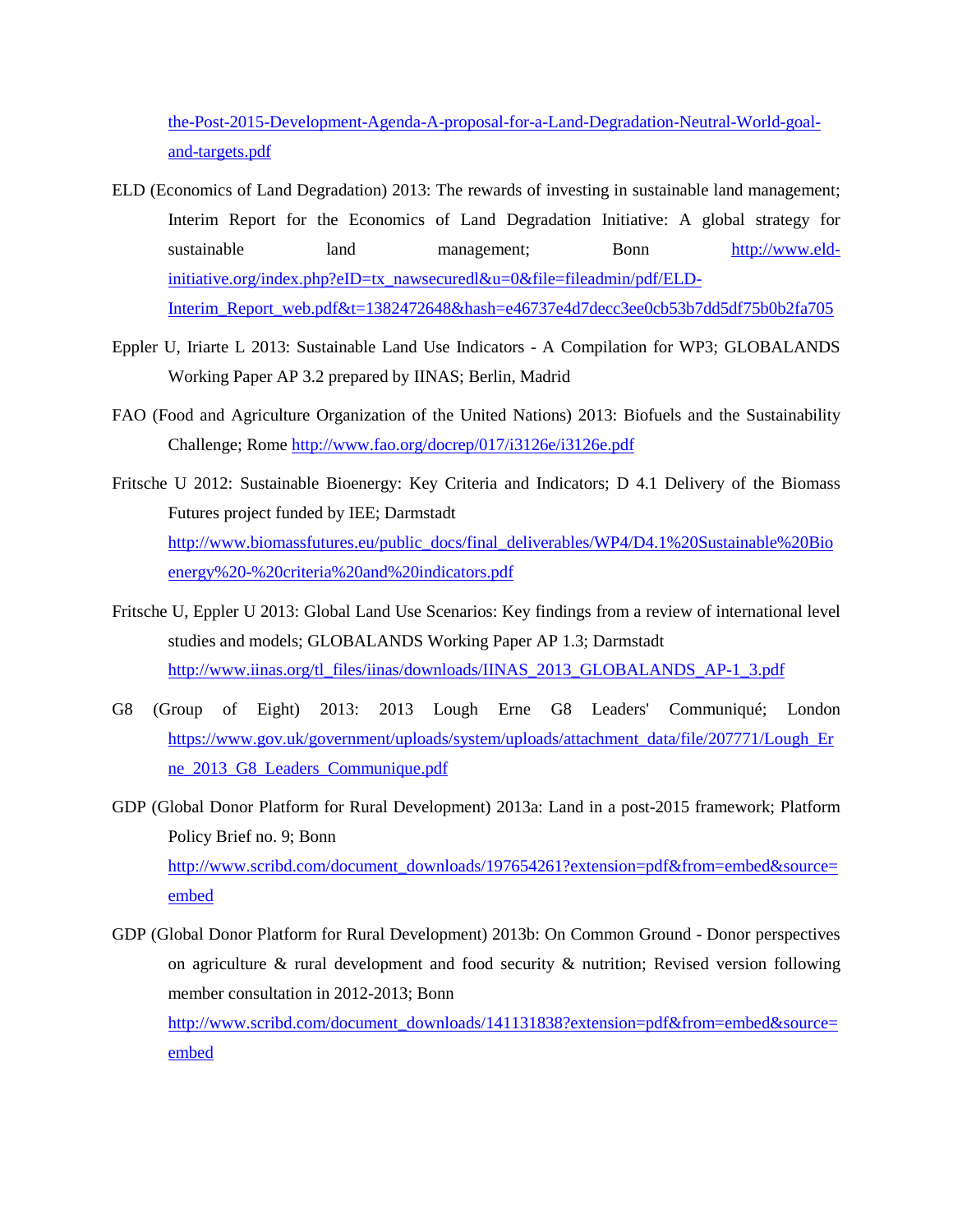- GLTN (Global Land Tool Network) 2013: Communique Expert Group Meeting of the Global Land Indicators Initiative; The Hague [http://www.gltn.net/index.php/resources/publications/publications-list/finish/3-gltn](http://www.gltn.net/index.php/resources/publications/publications-list/finish/3-gltn-documents/132-expert-group-meeting-of-the-global-land-indicators-initiative-eng-2013)[documents/132-expert-group-meeting-of-the-global-land-indicators-initiative-eng-2013](http://www.gltn.net/index.php/resources/publications/publications-list/finish/3-gltn-documents/132-expert-group-meeting-of-the-global-land-indicators-initiative-eng-2013)
- HLPE (High Level Panel of Experts on Food Security and Nutrition of the Committee on World Food Security) 2013a: Biofuels and food security; HLPE report 5; Rome [http://www.fao.org/fileadmin/user\\_upload/hlpe/hlpe\\_documents/HLPE\\_Reports/HLPE-Report-](http://www.fao.org/fileadmin/user_upload/hlpe/hlpe_documents/HLPE_Reports/HLPE-Report-5_Biofuels_and_food_security.pdf)[5\\_Biofuels\\_and\\_food\\_security.pdf](http://www.fao.org/fileadmin/user_upload/hlpe/hlpe_documents/HLPE_Reports/HLPE-Report-5_Biofuels_and_food_security.pdf)
- HLPE (High Level Panel of Experts on Food Security and Nutrition of the UN Committee on World Food Security) 2013b: Investing in smallholder agriculture for food security; Rome [http://www.fao.org/fileadmin/user\\_upload/hlpe/hlpe\\_documents/HLPE\\_Reports/HLPE-Report-](http://www.fao.org/fileadmin/user_upload/hlpe/hlpe_documents/HLPE_Reports/HLPE-Report-6_Investing_in_smallholder_agriculture.pdf)[6\\_Investing\\_in\\_smallholder\\_agriculture.pdf](http://www.fao.org/fileadmin/user_upload/hlpe/hlpe_documents/HLPE_Reports/HLPE-Report-6_Investing_in_smallholder_agriculture.pdf)
- IAASTD (International Assessment of Agricultural Knowledge, Science and Technology for Development) 2009: Agriculture at a Crossroads - Global Report; Washington DC [http://www.agassessment.org/reports/IAASTD/EN/Agriculture%20at%20a%20Crossroads\\_Glob](http://www.agassessment.org/reports/IAASTD/EN/Agriculture%20at%20a%20Crossroads_Global%20Report%20(English).pdf) [al%20Report%20\(English\).pdf](http://www.agassessment.org/reports/IAASTD/EN/Agriculture%20at%20a%20Crossroads_Global%20Report%20(English).pdf)
- IFPRI (International Food Policy Research Institute) 2011: Economics of Land Degradation The Costs of Action versus Inaction; Nkonya E et al.; IPRI Issue Brief 68; Washington DC [www.ifpri.org/sites/default/files/publications/ib68.pdf](http://www.ifpri.org/sites/default/files/publications/ib68.pdf)
- IINAS (International Institute for Sustainability Analysis and Strategy) 2014: Global Sustainable Land Use: Concept and Examples for Systemic Indicators; Fritsche U, Eppler U, Iriarte L; GLOBALANDS Working Paper 3.3; Darmstadt, Berlin, Madrid (forthcoming)
- IWG (Intersessional Working Group) 2013: "Mid-term evaluation of the 10-year strategic plan and framework to enhance the implementation of the Convention (2008–2018)", Report by the IWG during COP11 of the UNCCD, document ICCD/COP(11)/21; Bonn <http://www.unccd.int/Lists/OfficialDocuments/cop11/21eng.pdf>
- Kaphengst T, Bahn E 2012: Land Grabbing: Der globale Wettlauf um Agrarland; Hamburg [http://www.vsa-verlag.de/uploads/media/www.vsa-verlag.de-AttacBasisText40-](http://www.vsa-verlag.de/uploads/media/www.vsa-verlag.de-AttacBasisText40-LandGrabbing.pdf) [LandGrabbing.pdf](http://www.vsa-verlag.de/uploads/media/www.vsa-verlag.de-AttacBasisText40-LandGrabbing.pdf)
- LPFN (Landscapes for People, Food and Nature Initiative) 2013: Reducing Risk: Landscape Approaches to Sustainable Sourcing; Kissinger G, Brasser A, Gross L; Washington DC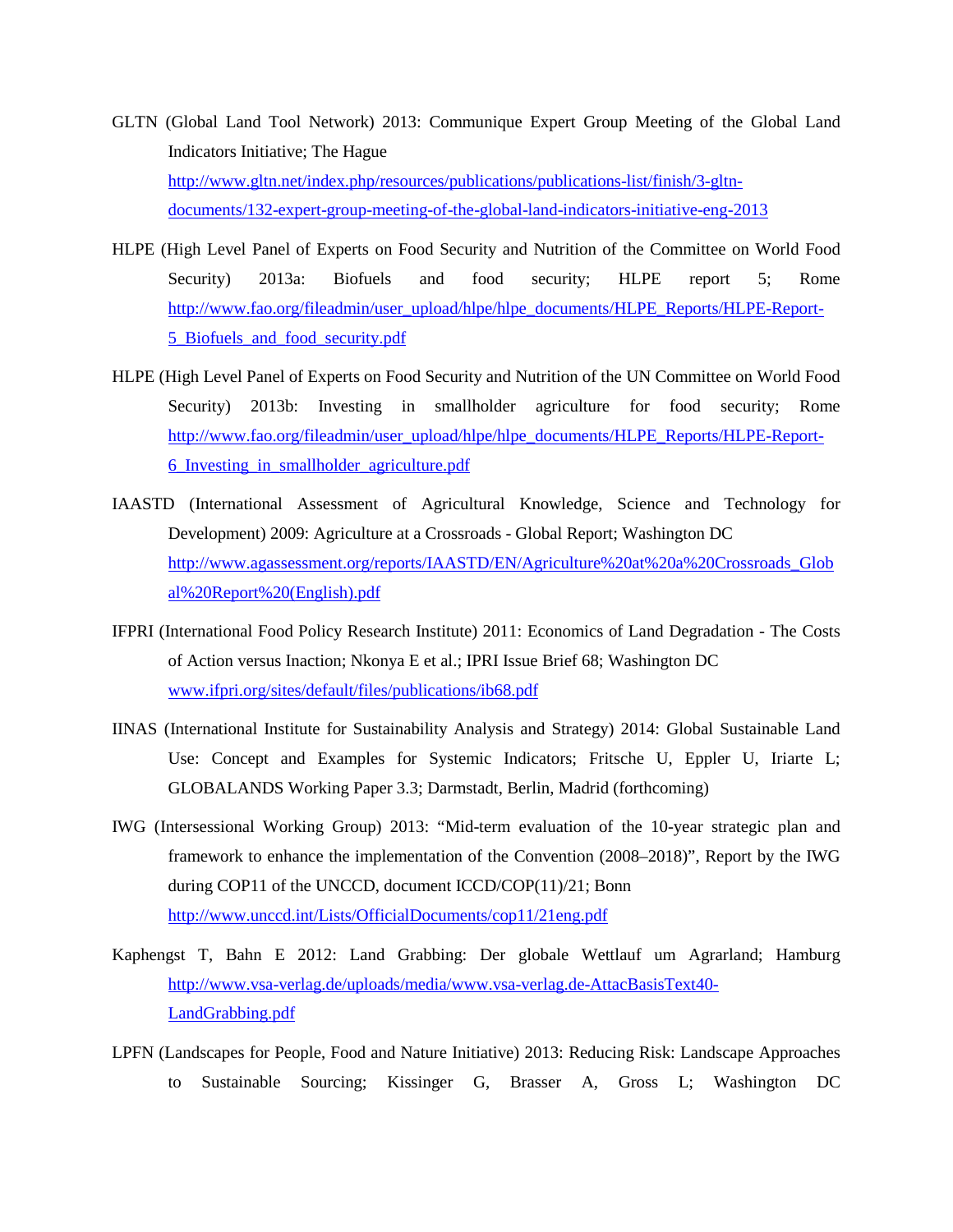[http://landscapes.ecoagriculture.org/documents/files/reducing\\_risk\\_landscape\\_approaches\\_to\\_sus](http://landscapes.ecoagriculture.org/documents/files/reducing_risk_landscape_approaches_to_sustainable_sourcing.pdf) [tainable\\_sourcing.pdf](http://landscapes.ecoagriculture.org/documents/files/reducing_risk_landscape_approaches_to_sustainable_sourcing.pdf)

- MEA (Millennium Ecosystem Assessment) 2005: Ecosystems and Human Well-being: Synthesis; Washington DC<http://www.maweb.org/documents/document.356.aspx.pdf>
- ODI (Overseas Development Institute) 2013: The Possible Shape of a Land Transparency Initiative; Locke A, Henley G; London [http://www.odi.org.uk/sites/odi.org.uk/files/odi-assets/publications](http://www.odi.org.uk/sites/odi.org.uk/files/odi-assets/publications-opinion-files/8599.pdf)[opinion-files/8599.pdf](http://www.odi.org.uk/sites/odi.org.uk/files/odi-assets/publications-opinion-files/8599.pdf)
- UN (United Nations) 2012: Report of the United Nations Conference on Sustainable Development; A/CONF.216/16; New York <http://www.uncsd2012.org/content/documents/814UNCSD%20REPORT%20final%20revs.pdf>
- UNCTAD (United Nations Conference on Trade And Development) 2013: Trade and Environment Review 2013: Wake up before it is too late - Make agriculture truly sustainable now for food security in a changing climate; Geneva [http://unctad.org/en/PublicationsLibrary/ditcted2012d3\\_en.pdf](http://unctad.org/en/PublicationsLibrary/ditcted2012d3_en.pdf)
- UNECE (United Nations Economic Commission for Europe) 2013: Framework and suggested indicators to measure sustainable development; prepared by the Joint UNECE/Eurostat/OECD Task Force on Measuring Sustainable Development, 27 May 2013 [http://www.unece.org/fileadmin/DAM/stats/documents/ece/ces/2013/SD\\_framework\\_and\\_indicat](http://www.unece.org/fileadmin/DAM/stats/documents/ece/ces/2013/SD_framework_and_indicators_final.pdf) [ors\\_final.pdf](http://www.unece.org/fileadmin/DAM/stats/documents/ece/ces/2013/SD_framework_and_indicators_final.pdf)
- UNEP (United Nations Environment Programme) 2013: Embedding the Environment in Sustainable Development Goals; UNEP Post-2015 Discussion Paper 1; Nairobi [http://aquadoc.typepad.com/files/unep\\_post2015\\_discussion\\_paper\\_version2.pdf](http://aquadoc.typepad.com/files/unep_post2015_discussion_paper_version2.pdf)
- UNEP (United Nations Environment Programme) 2012a: The Fifth Global Environment Outlook (GEO5); Malta [http://www.unep.org/geo/pdfs/geo5/GEO5\\_report\\_full\\_en.pdf](http://www.unep.org/geo/pdfs/geo5/GEO5_report_full_en.pdf)
- UNEP (United Nations Environment Programme) 2012b: Report of the second session of the plenary meeting to determine modalities and institutional arrangements for an intergovernmental sciencepolicy platform on biodiversity and ecosystem services; UNEP/IPBES.MI2/9; Panama City [http://www.ipbes.net/images/documents/Panama%20meeting%20report\\_En.pdf](http://www.ipbes.net/images/documents/Panama%20meeting%20report_En.pdf)
- UNEP-WCMC (United Nations Environment Programme World Conservation Monitoring Centre) 2013: Improving measurement and reporting of progress for the United Nations Convention to Combat Desertification; UNEP-WCMC biodiversity series no. 34; Cambridge [http://www.unep-](http://www.unep-wcmc.org/medialibrary/2013/06/05/99d83cf3/UNEP-WCMC%20Biodiversity%20Series%20no%20%2034-Final-Web-LR.pdf)